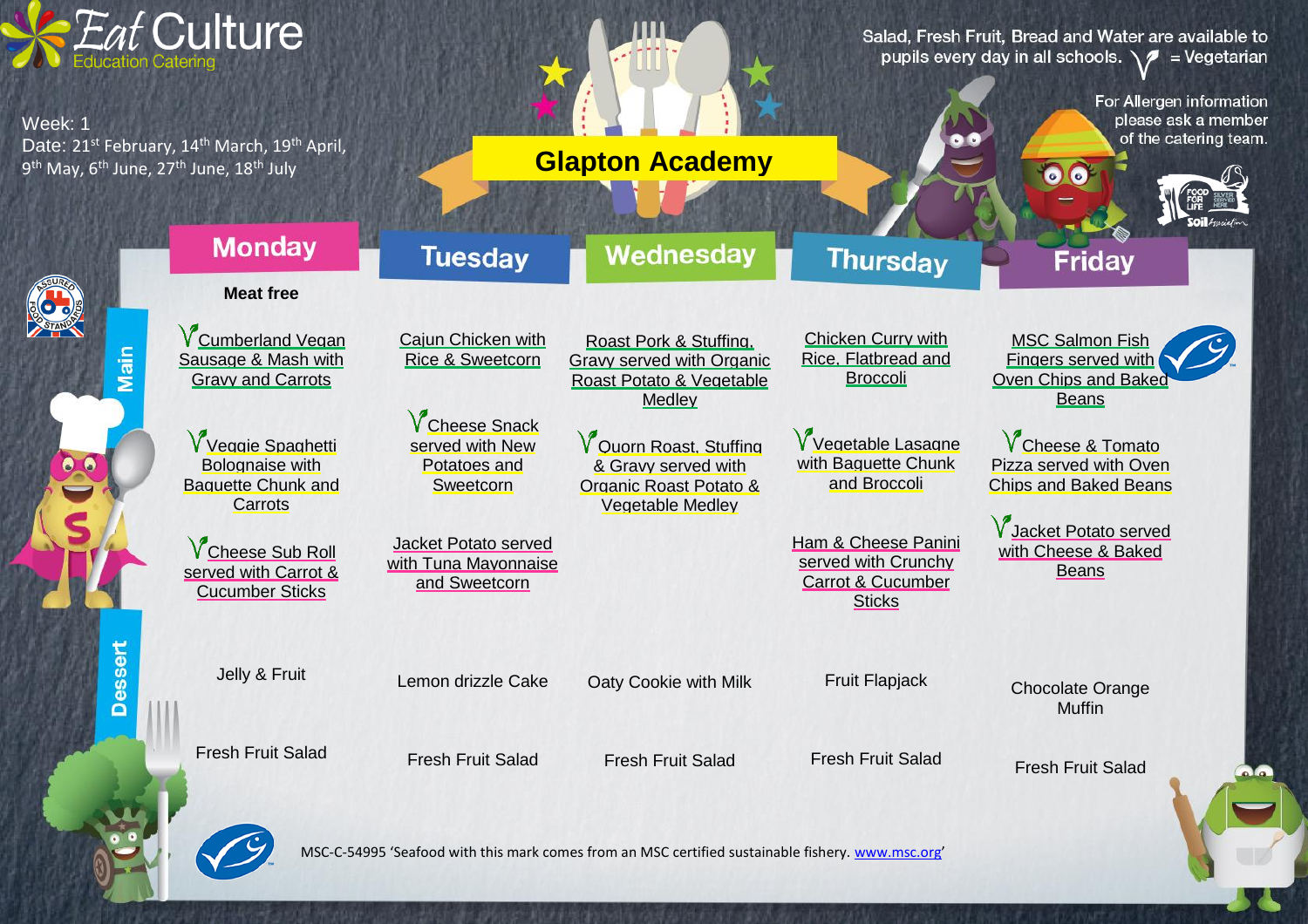

MSC-C-54995 'Seafood with this mark comes from an MSC certified sustainable fishery. [www.msc.org](http://www.msc.org/)'